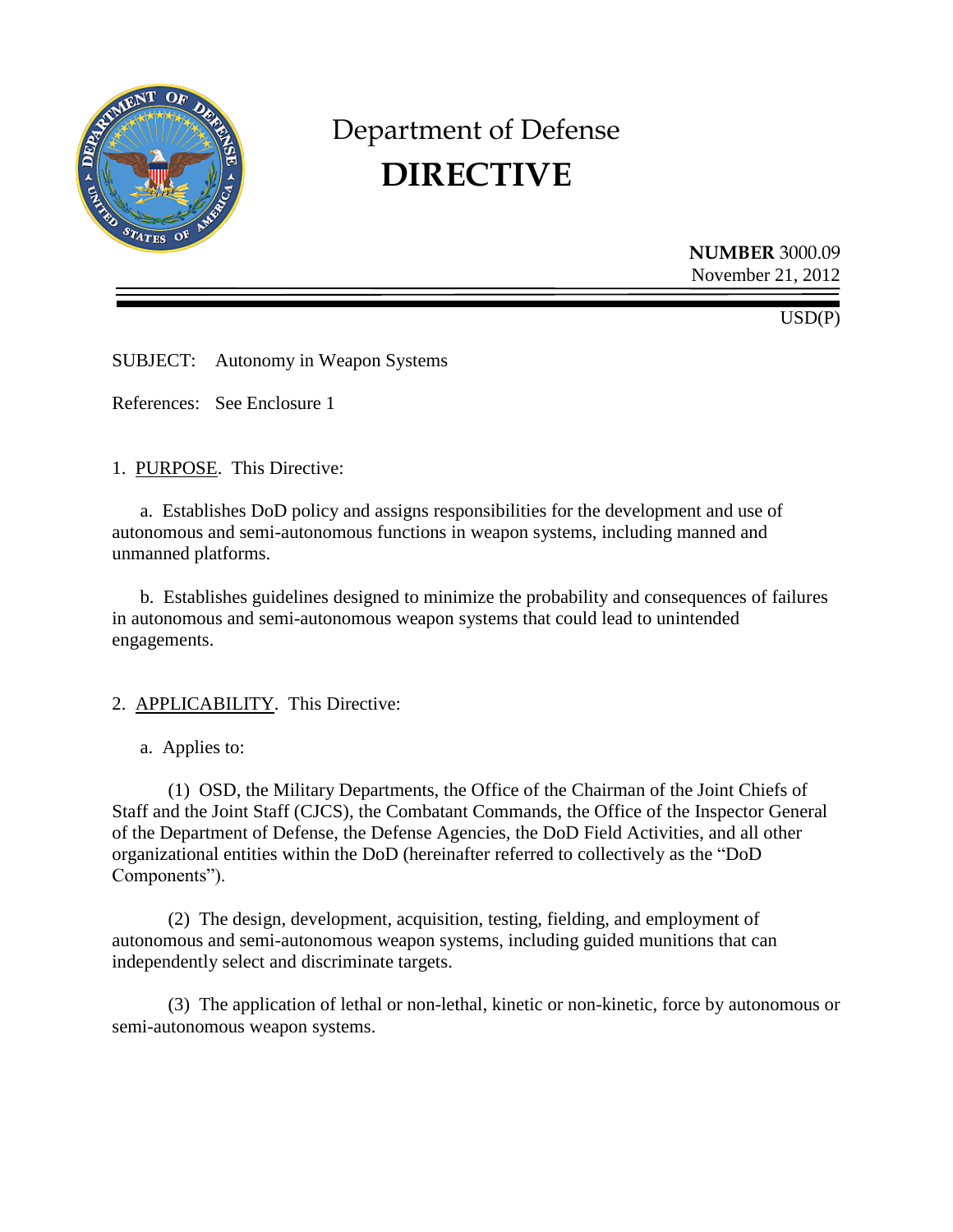b. Does not apply to autonomous or semi-autonomous cyberspace systems for cyberspace operations; unarmed, unmanned platforms; unguided munitions; munitions manually guided by the operator (e.g., laser- or wire-guided munitions); mines; or unexploded explosive ordnance.

3. DEFINITIONS. See Glossary.

4. POLICY. It is DoD policy that:

a. Autonomous and semi-autonomous weapon systems shall be designed to allow commanders and operators to exercise appropriate levels of human judgment over the use of force.

(1) Systems will go through rigorous hardware and software verification and validation (V&V) and realistic system developmental and operational test and evaluation (T&E) in accordance with the guidelines in Enclosure 2. Training, doctrine, and tactics, techniques, and procedures (TTPs) will be established. These measures will ensure that autonomous and semiautonomous weapon systems:

(a) Function as anticipated in realistic operational environments against adaptive adversaries.

(b) Complete engagements in a timeframe consistent with commander and operator intentions and, if unable to do so, terminate engagements or seek additional human operator input before continuing the engagement.

(c) Are sufficiently robust to minimize failures that could lead to unintended engagements or to loss of control of the system to unauthorized parties.

(2) Consistent with the potential consequences of an unintended engagement or loss of control of the system to unauthorized parties, physical hardware and software will be designed with appropriate:

(a) Safeties, anti-tamper mechanisms, and information assurance in accordance with DoD Directive 8500.01E (Reference (a)).

(b) Human-machine interfaces and controls.

(3) In order for operators to make informed and appropriate decisions in engaging targets, the interface between people and machines for autonomous and semi-autonomous weapon systems shall:

(a) Be readily understandable to trained operators.

(b) Provide traceable feedback on system status.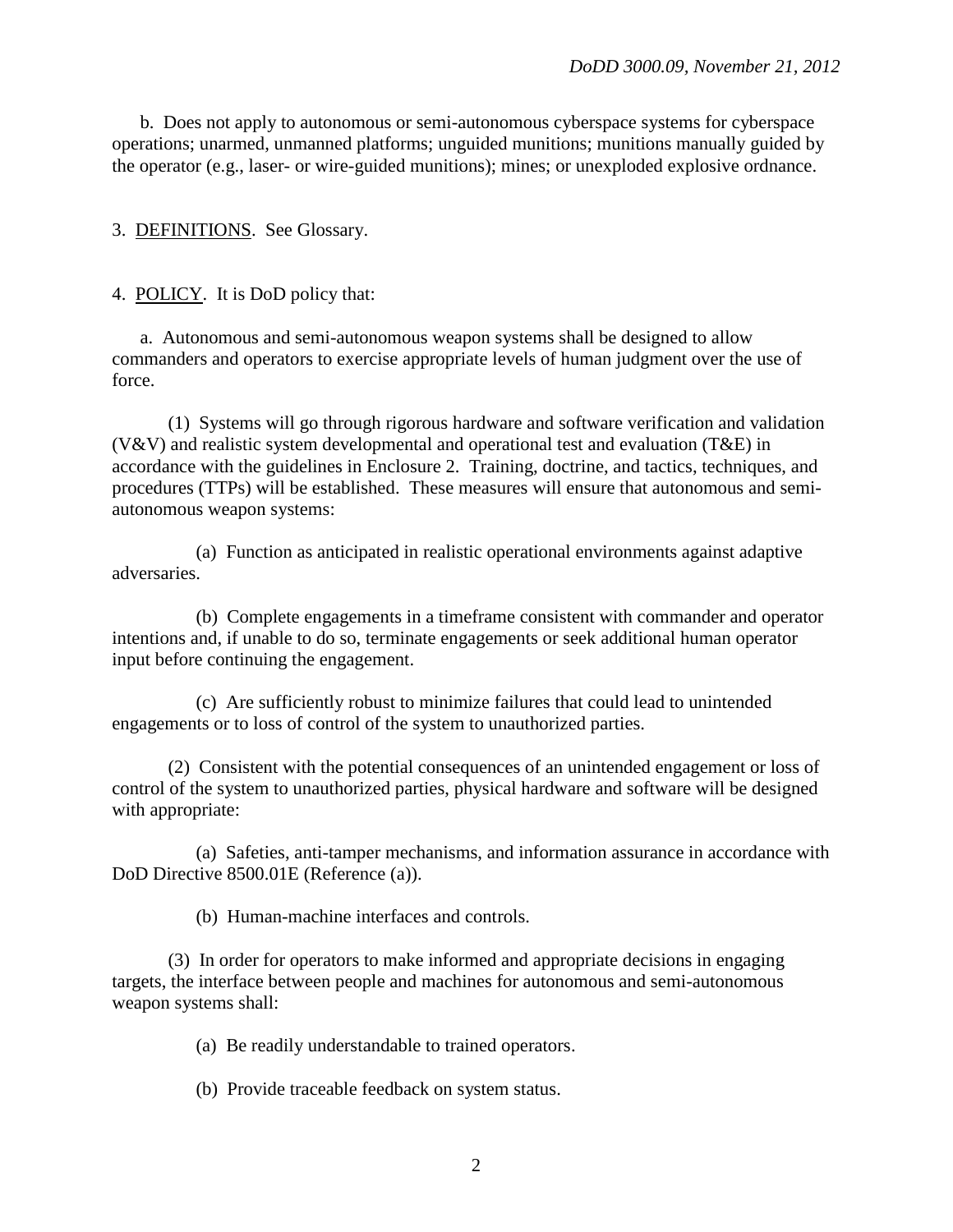(c) Provide clear procedures for trained operators to activate and deactivate system functions.

b. Persons who authorize the use of, direct the use of, or operate autonomous and semiautonomous weapon systems must do so with appropriate care and in accordance with the law of war, applicable treaties, weapon system safety rules, and applicable rules of engagement (ROE).

c. Autonomous and semi-autonomous weapon systems intended to be used in a manner that falls within the policies in subparagraphs  $4.c.(1)$  through  $4.c.(3)$  will be considered for approval in accordance with the approval procedures in DoD Directive 5000.01 (Reference (b)), DoD Instruction 5000.02 (Reference (c)), and other applicable policies and issuances.

(1) Semi-autonomous weapon systems (including manned or unmanned platforms, munitions, or sub-munitions that function as semi-autonomous weapon systems or as subcomponents of semi-autonomous weapon systems) may be used to apply lethal or non-lethal, kinetic or non-kinetic force. Semi-autonomous weapon systems that are onboard or integrated with unmanned platforms must be designed such that, in the event of degraded or lost communications, the system does not autonomously select and engage individual targets or specific target groups that have not been previously selected by an authorized human operator.

(2) Human-supervised autonomous weapon systems may be used to select and engage targets, with the exception of selecting humans as targets, for local defense to intercept attempted time-critical or saturation attacks for:

- (a) Static defense of manned installations.
- (b) Onboard defense of manned platforms.

(3) Autonomous weapon systems may be used to apply non-lethal, non-kinetic force, such as some forms of electronic attack, against materiel targets in accordance with DoD Directive 3000.3 (Reference (d)).

d. Autonomous or semi-autonomous weapon systems intended to be used in a manner that falls outside the policies in subparagraphs  $4.c.(1)$  through  $4.c.(3)$  must be approved by the Under Secretary of Defense for Policy (USD(P)); the Under Secretary of Defense for Acquisition, Technology, and Logistics (USD(AT&L)); and the CJCS before formal development and again before fielding in accordance with the guidelines in Enclosure 3, References (b) and (c), and other applicable policies and issuances.

e. International sales or transfers of autonomous and semi-autonomous weapon systems will be approved in accordance with existing technology security and foreign disclosure requirements and processes, in accordance with Directive-Type Memorandum 11-053 (Reference (e)).

5. RESPONSIBILITIES. See Enclosure 4.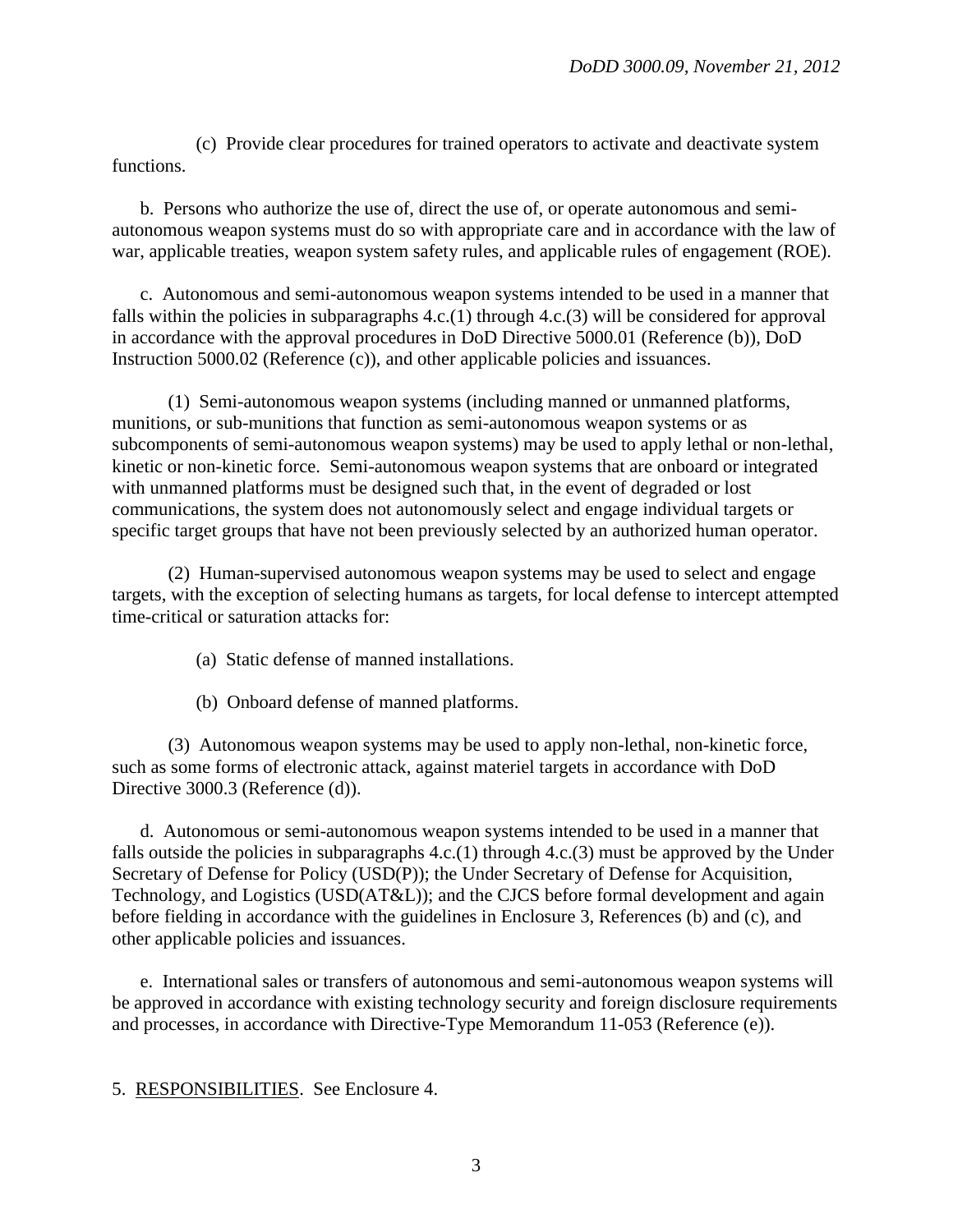6. RELEASABILITY. UNLIMITED. This Directive is approved for public release and is available on the Internet from the DoD Issuances Website at http://www.dtic.mil/whs/directives.

7. EFFECTIVE DATE. This Directive:

a. Is effective November 21, 2012.

b. Must be reissued, cancelled, or certified current within 5 years of its publication in accordance with DoD Instruction 5025.01 (Reference (f)). If not, it will expire effective November 21, 2022 and be removed from the DoD Issuances Website.

Ashton B. Carter Deputy Secretary of Defense

Enclosures

- 1. References
- 2. V&V and T&E of Autonomous and Semi-Autonomous Weapon Systems
- 3. Guidelines for Review of Certain Autonomous or Semi-Autonomous Weapon Systems
- 4. Responsibilities

**Glossary**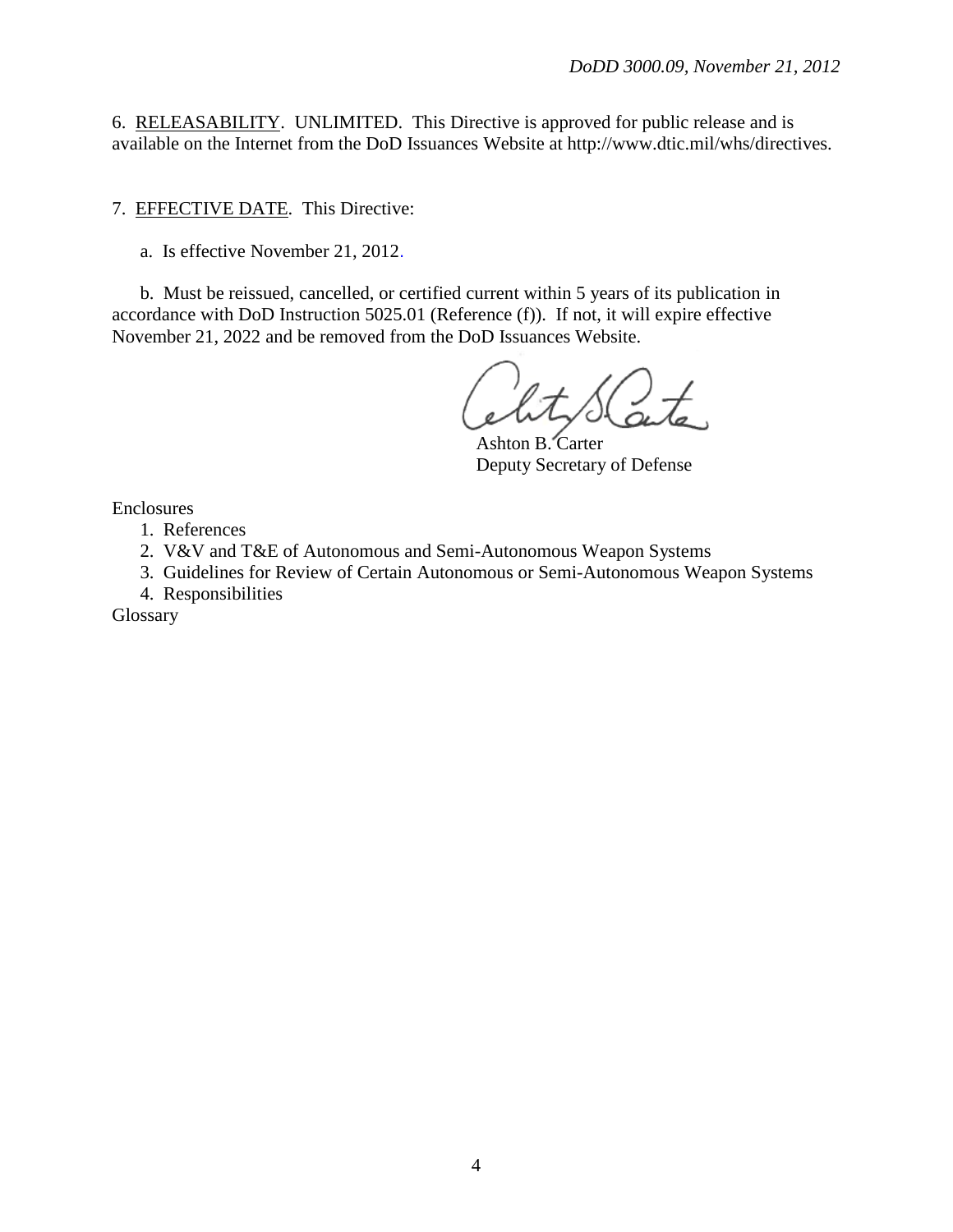## REFERENCES

- (a) DoD Directive 8500.01E, "Information Assurance (IA)," October 24, 2002
- (b) DoD Directive 5000.01, "The Defense Acquisition System," May 12, 2003
- (c) DoD Instruction 5000.02, "Operation of the Defense Acquisition System," December 8, 2008
- (d) DoD Directive 3000.3, "Policy for Non-Lethal Weapons," July 9, 1996
- (e) Directive Type Memorandum (DTM) 11-053, "Technology Security and Foreign Disclosure (TS&FD) Processes," January 9, 2012
- (f) DoD Instruction 5025.01, "DoD Directives Program," September 26, 2012
- (g) DoD Directive 2311.01E, "DoD Law of War Program," May 9, 2006
- (h) DoD Directive 1322.18, "Military Training," January 13, 2009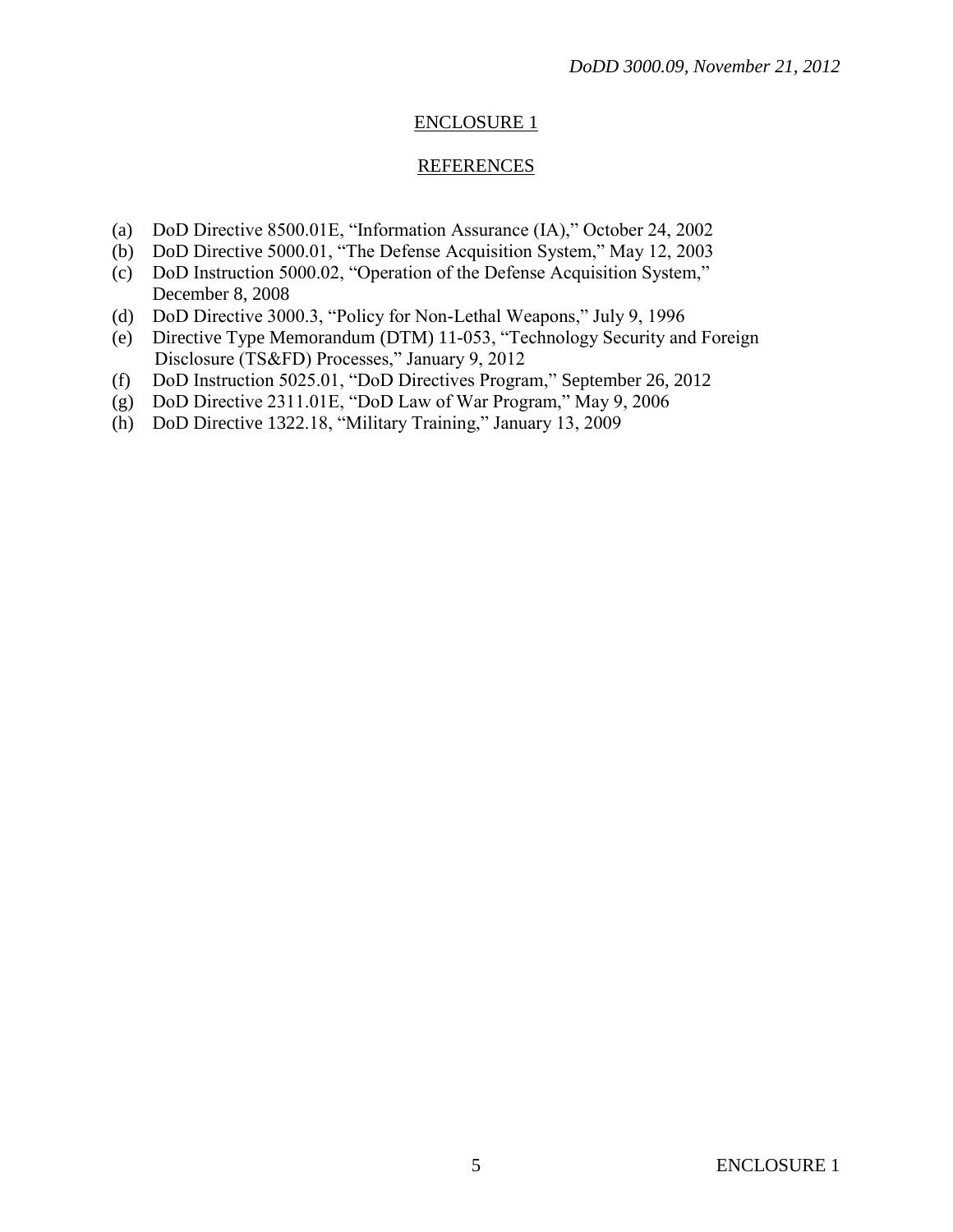# V&V AND T&E OF AUTONOMOUS AND SEMI-AUTONOMOUS WEAPON SYSTEMS

To ensure autonomous and semi-autonomous weapon systems function as anticipated in realistic operational environments against adaptive adversaries and are sufficiently robust to minimize failures that could lead to unintended engagements or to loss of control of the system, in accordance with subparagraph 4.a.(1) above the signature of this Directive:

a. Systems will go through rigorous hardware and software V&V and realistic system developmental and operational T&E, including analysis of unanticipated emergent behavior resulting from the effects of complex operational environments on autonomous or semiautonomous systems.

b. After initial operational test and evaluation (IOT&E), any further changes to the system will undergo V&V and T&E in order to ensure that critical safety features have not been degraded.

(1) A regression test of the software shall be applied to validate critical safety features have not been degraded. Automated regression testing tools will be used whenever feasible. The regression testing shall identify any new operating states and changes in the state transition matrix of the autonomous or semi-autonomous weapon system.

(2) Each new or revised operating state shall undergo integrated T&E to characterize the system behavior in that new operating state. Changes to the state transition matrix may require whole system follow-on operational T&E, as directed by the Director of Operational Test and Evaluation (DOT&E).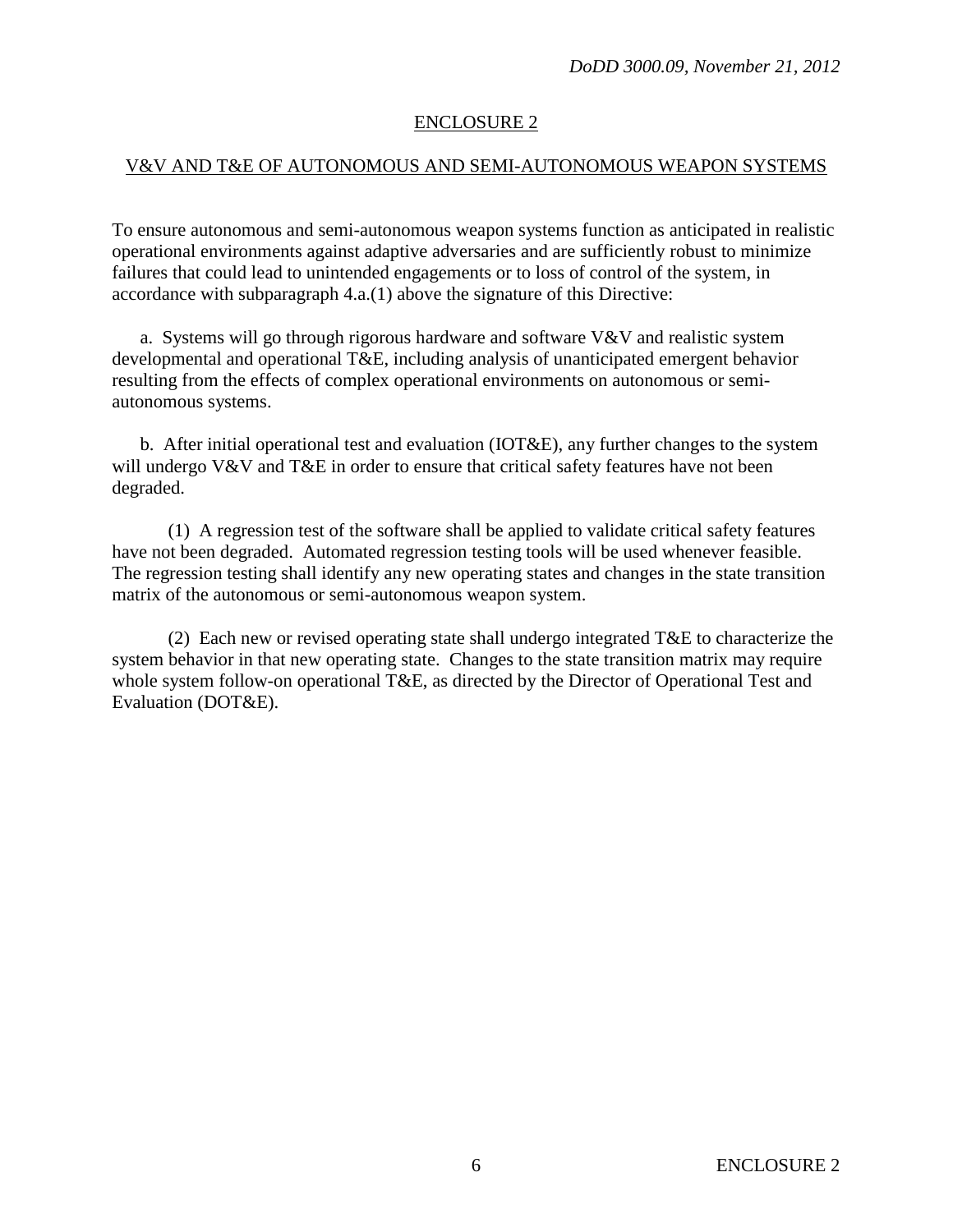# GUIDELINES FOR REVIEW OF CERTAIN AUTONOMOUS OR SEMI-AUTONOMOUS WEAPON SYSTEMS

1. Autonomous or semi-autonomous weapon systems intended to be used in a manner that falls outside the policies in subparagraphs 4.c.(1) through 4.c.(3) above the signature of this Directive must be approved by the USD(P), USD(AT&L), and CJCS before formal development and again before fielding.

a. Before a decision to enter into formal development, the USD(P), USD(AT&L), and CJCS shall ensure:

(1) The system design incorporates the necessary capabilities to allow commanders and operators to exercise appropriate levels of human judgment in the use of force.

(2) The system is designed to complete engagements in a timeframe consistent with commander and operator intentions and, if unable to do so, to terminate engagements or seek additional human operator input before continuing the engagement.

(3) The system design, including safeties, anti-tamper mechanisms, and information assurance in accordance with Reference (a), addresses and minimizes the probability or consequences of failures that could lead to unintended engagements or to loss of control of the system.

(4) Plans are in place for V&V and T&E to establish system reliability, effectiveness, and suitability under realistic conditions, including possible adversary actions, to a sufficient standard consistent with the potential consequences of an unintended engagement or loss of control of the system.

(5) A preliminary legal review of the weapon system has been completed, in coordination with the General Counsel of the Department of Defense (GC, DoD) and in accordance with References (b) and (c), DoD Directive 2311.01E (Reference (g)), and, where applicable, Reference (d).

b. Before fielding, the USD(P), USD(AT&L), and CJCS shall ensure:

(1) System capabilities, human-machine interfaces, doctrine, TTPs, and training have demonstrated the capability to allow commanders and operators to exercise appropriate levels of human judgment in the use of force and to employ systems with appropriate care and in accordance with the law of war, applicable treaties, weapon system safety rules, and applicable ROE.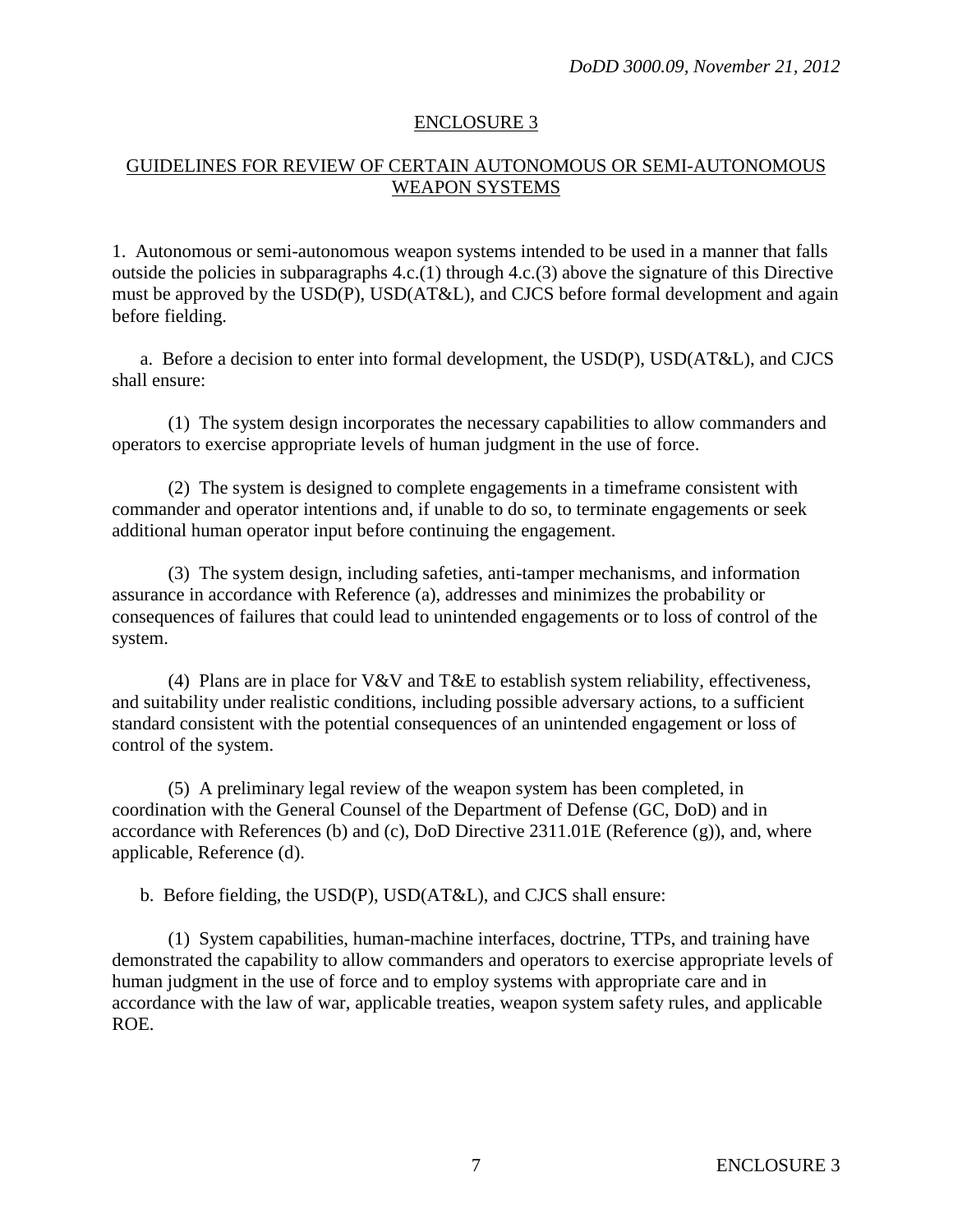(2) Sufficient safeties, anti-tamper mechanisms, and information assurance in accordance with Reference (a) have been implemented to minimize the probability or consequences of failures that could lead to unintended engagements or to loss of control of the system.

(3) V&V and T&E assess system performance, capability, reliability, effectiveness, and suitability under realistic conditions, including possible adversary actions, consistent with the potential consequences of an unintended engagement or loss of control of the system.

(4) Adequate training, TTPs, and doctrine are available, periodically reviewed, and used by system operators and commanders to understand the functioning, capabilities, and limitations of the system's autonomy in realistic operational conditions.

(5) System design and human-machine interfaces are readily understandable to trained operators, provide traceable feedback on system status, and provide clear procedures for trained operators to activate and deactivate system functions.

(6) A legal review of the weapon system has been completed, in coordination with the GC, DoD, and in accordance with References (b), (c), (g), and, where applicable, Reference (d).

2. The USD(P), USD(AT&L), and CJCS may request a Deputy Secretary of Defense waiver for the requirements outlined in section 1 of this enclosure, with the exception of the requirement for a legal review, in cases of urgent military operational need.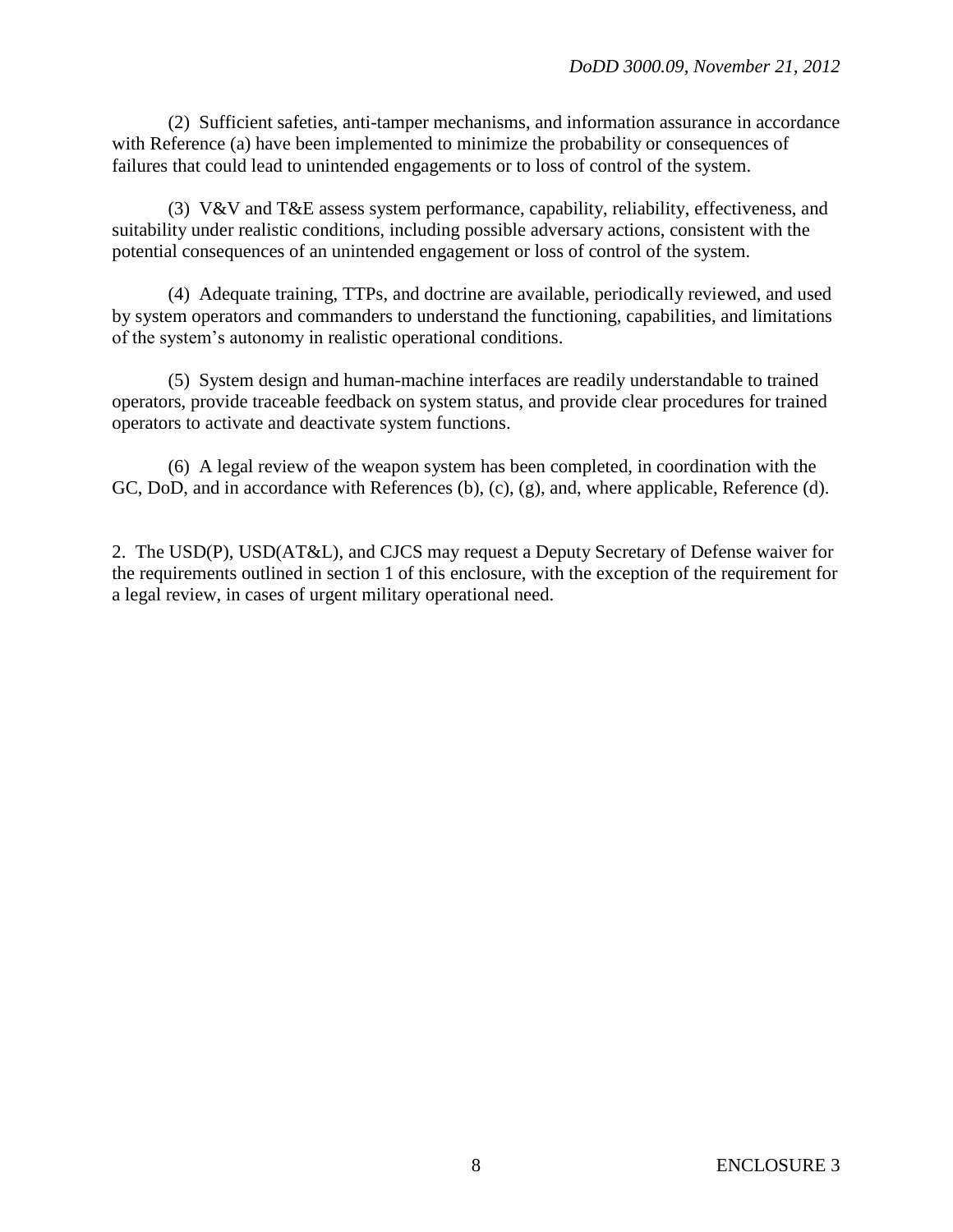#### **RESPONSIBILITIES**

#### 1. USD(P). The USD(P) shall:

a. Provide policy oversight for the development and employment of autonomous and semiautonomous weapon systems*.* 

b. In coordination with the USD(AT&L) and CJCS, review and consider for approval weapon systems submitted in accordance with paragraph 4.d. above the signature of this Directive.

c. Review, as necessary, the appropriateness of guidance established in accordance with this Directive given the continual advancement of new technologies and changing warfighter needs.

d. Approve the DoD position on international sales or transfers of autonomous and semiautonomous weapon systems in accordance with existing technology security and foreign disclosure requirements and processes.

#### 2. USD(AT&L). The USD(AT&L) shall:

a. Provide principal oversight responsibility for the establishment and enforcement of standards for testing, safety and reliability, hardware and software V&V, anti-tamper mechanisms, and information assurance in accordance with Reference (a), for autonomous and semi-autonomous weapon systems in order to minimize the probability and consequences of failures that could lead to unintended engagements or to loss of control of the system.

b. Provide principal oversight responsibility for the establishment of science and technology and research and development priorities for autonomy in weapon systems, including the development of new methods of V&V and T&E.

c. Oversee adequate developmental testing of autonomous and semi-autonomous weapon systems to assess the risk of failures that could lead to unintended engagements or to loss of control of the system.

d. In coordination with the USD(P) and CJCS, review and consider for approval weapon systems submitted in accordance with paragraph 4.d. above the signature of this Directive.

3. UNDER SECRETARY OF DEFENSE FOR PERSONNEL AND READINESS (USD(P&R)). The USD(P&R) shall, consistent with DoD Directive 1322.18 (Reference (h)), oversee and provide policy for: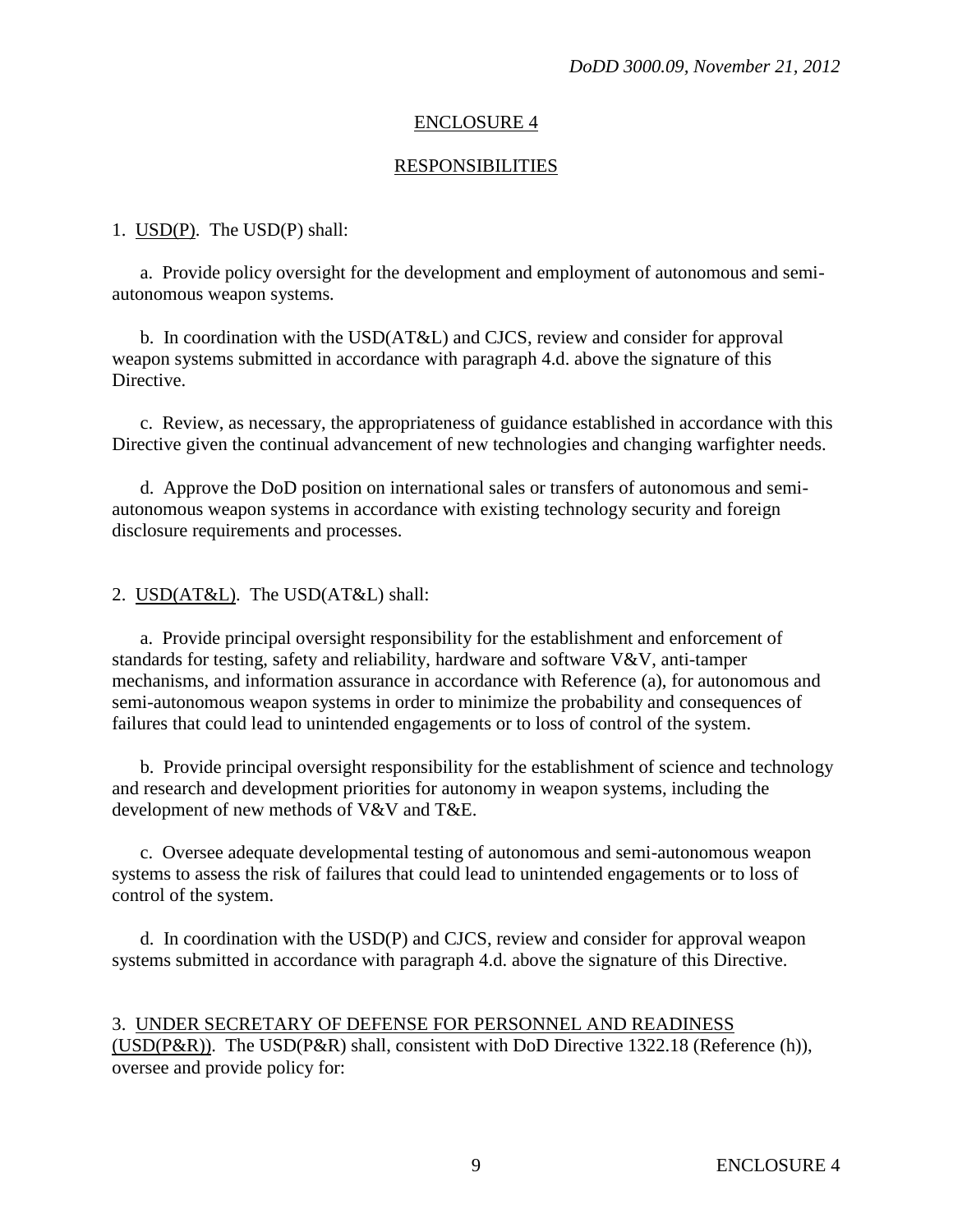a. Individual military training programs for the Total Force relating to autonomous and semi-autonomous weapon systems.

b. Individual and functional training programs for military personnel and the collective training programs of military units and staffs relating to autonomous and semi-autonomous weapon systems.

# 4. DOT&E. The DOT&E shall:

a. Provide principal oversight responsibility for the development of realistic operational T&E standards for semi-autonomous and autonomous weapon systems, including standards for T&E of any changes to the system following IOT&E, in accordance with subparagraph 4.a.(1) above the signature of this Directive and Enclosure 2.

b. Evaluate whether semi-autonomous and autonomous weapon systems under DOT&E oversight have met sufficient V&V and T&E in realistic operational conditions, including potential adversary action, in order to minimize the probability and consequences of failures that could lead to unintended engagements or to loss of control of the system to unauthorized parties.

5. GC, DoD. The GC, DoD, shall, in accordance with References (b), (c), (g), and, where applicable, Reference (d), provide for guidance in and coordination of legal reviews of weapon systems submitted in accordance with paragraph 4.d. above the signature of this Directive.

6. DEPARTMENT OF DEFENSE CHIEF INFORMATION OFFICER (DoD CIO). The DoD CIO, shall monitor, evaluate, and provide advice to the Secretary of Defense regarding information assurance for autonomous and semi-autonomous weapon systems, in accordance with subparagraph 4.a.(2)(a) above the signature of this Directive and Reference (a).

7. ASSISTANT TO THE SECRETARY OF DEFENSE FOR PUBLIC AFFAIRS (ATSD(PA)). The ATSD(PA) shall coordinate and approve guidance on public affairs matters concerning autonomous and semi-autonomous weapon systems and their use.

8. SECRETARIES OF THE MILITARY DEPARTMENTS; COMMANDER, U.S. SPECIAL OPERATIONS COMMAND (USSOCOM); AND THE HEADS OF THE DEFENSE AGENCIES AND DoD FIELD ACTIVITIES. The Secretaries of the Military Departments; the Commander, USSOCOM; and the Heads of the Defense Agencies and DoD Field Activities shall:

a. Develop and implement employment concepts, doctrine, experimentation strategies, TTPs, training, logistics support, V&V, anti-tamper mechanisms, physical hardware and software-level safeties, information assurance in accordance with Reference (a), and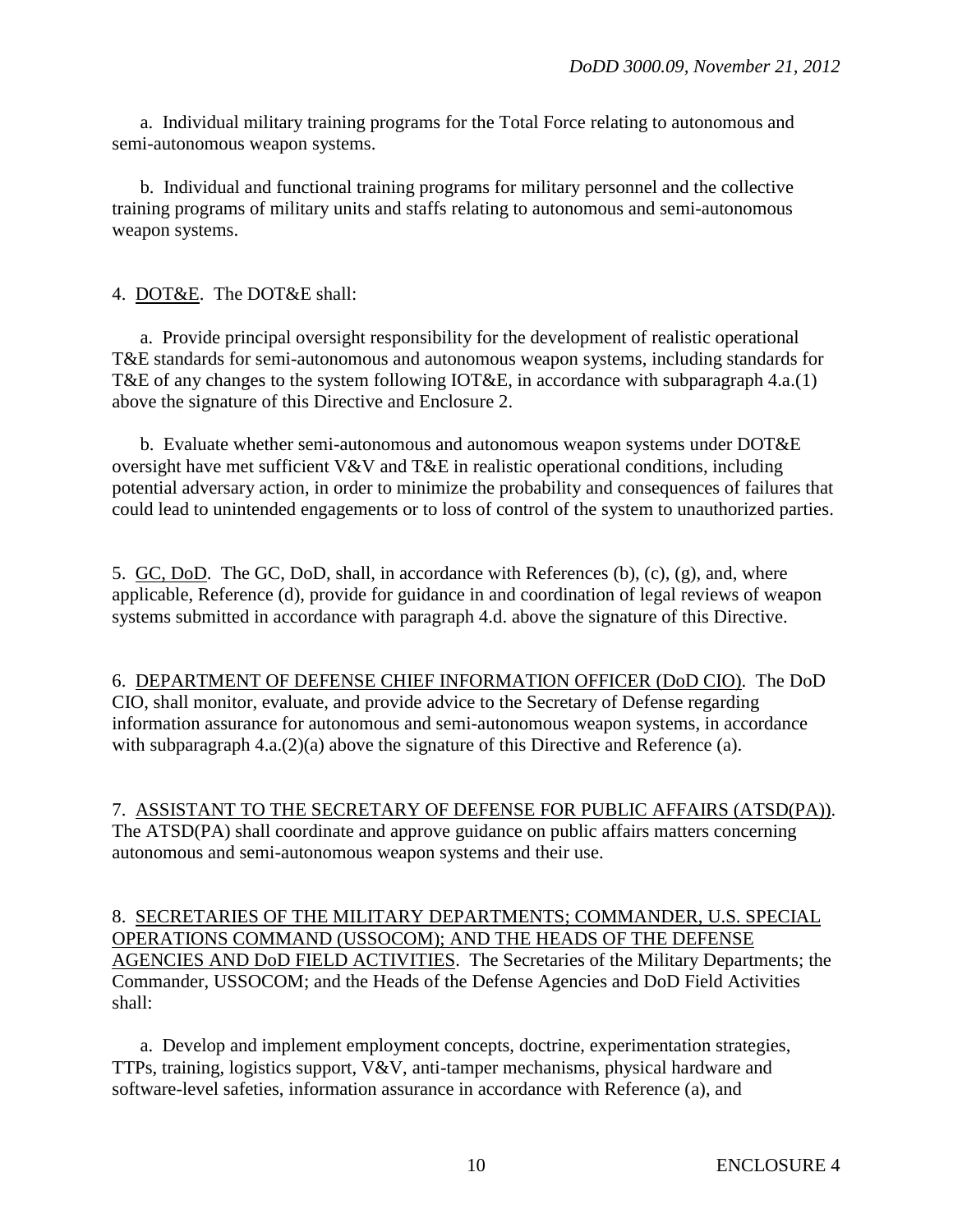developmental and operational T&E appropriate for autonomous and semi-autonomous weapon systems.

(1) Design autonomous and semi-autonomous weapon systems in such a manner as to minimize the probability and consequences of failures that could lead to unintended engagements or to loss of control of the system.

(2) Perform rigorous and realistic developmental and operational T&E and V&V, including T&E of any changes to the system following IOT&E, in accordance with subparagraph 4.a.(1) above the signature of this Directive and Enclosure 2.

(3) Design autonomous and semi-autonomous weapon systems with sufficient safeties, anti-tamper mechanisms, and information assurance in accordance with subparagraph 4.a.(2) above the signature of this Directive and Reference (a).

(4) Design human-machine interfaces for autonomous and semi-autonomous weapon systems to be readily understandable to trained operators, provide traceable feedback on system status, and provide clear procedures for trained operators to activate and deactivate system functions, in accordance with subparagraph 4.a.(3) above the signature of this Directive.

(5) Certify that operators of autonomous and semi-autonomous weapon systems have been trained in system capabilities, doctrine, and TTPs in order to exercise appropriate levels of human judgment in the use of force and employ systems with appropriate care and in accordance with the law of war, applicable treaties, weapon system safety rules, and applicable ROE.

(6) Establish and periodically review training, TTPs, and doctrine for autonomous and semi-autonomous weapon systems to ensure operators and commanders understand the functioning, capabilities, and limitations of a system's autonomy in realistic operational conditions, including as a result of possible adversary actions.

b. Ensure that legal reviews of autonomous and semi-autonomous weapon systems are conducted in accordance with References (b), (c), (g) and, where applicable, Reference (d). Legal reviews should ensure consistency with all applicable domestic and international law and, in particular, the law of war.

c. Consider for support only those autonomous and semi-autonomous weapon systems that are technically feasible and that conform to this Directive. Submit to the USD(P), USD(AT&L), and CJCS for review, in accordance with paragraph 4.d. above the signature of this Directive, any autonomous or semi-autonomous weapon system intended to be used in a manner that falls outside the policies in subparagraphs 4.c.(1) through 4.c.(3) above the signature of this Directive before a decision to enter into formal development and again before fielding of any such system.

9. CJCS. The CJCS shall: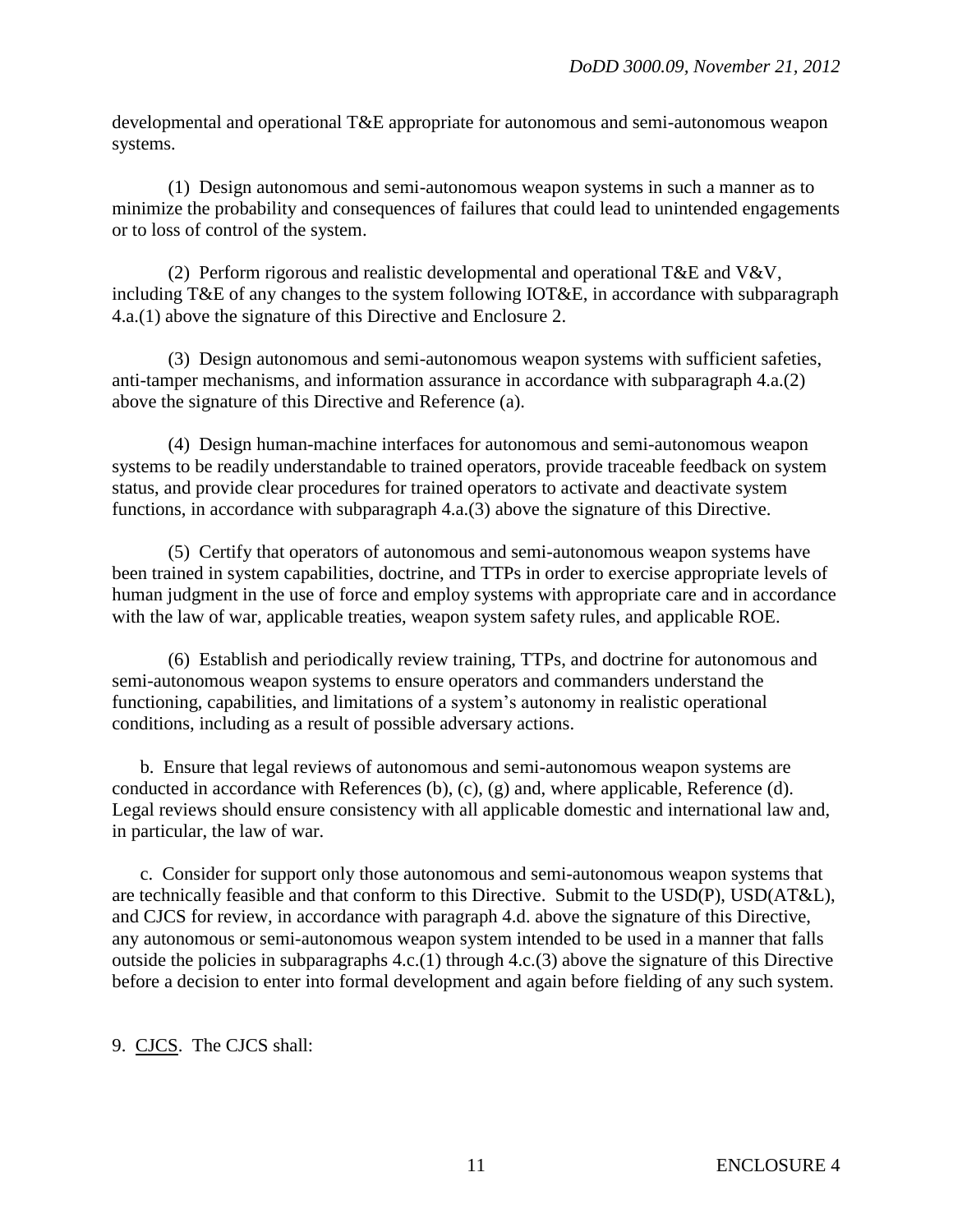a. Advise the Secretary of Defense on the capability needs and employment of autonomous and semi-autonomous weapon systems.

b. Assess military requirements for autonomous and semi-autonomous weapon systems, including applicable key performance parameters and key system attributes.

c. Develop and publish joint doctrine, as appropriate, to incorporate emerging capabilities of autonomous and semi-autonomous weapon systems.

d. In coordination with the USD(P) and USD(AT&L), review and consider for approval autonomous weapon systems submitted in accordance with paragraph 4.d. above the signature of this Directive.

## 10. COMMANDERS OF THE COMBATANT COMMANDS. The Commanders of the Combatant Commands shall:

a. Use autonomous and semi-autonomous weapon systems in accordance with this Directive and in a manner consistent with their design, testing, certification, operator training, doctrine, TTPs, and approval as autonomous or semi-autonomous systems.

b. Employ autonomous and semi-autonomous weapon systems with appropriate care and in accordance with the law of war, applicable treaties, weapon system safety rules, and applicable ROE, in accordance with paragraph 4.b. above the signature of this Directive.

c. Ensure that weapon systems are not employed or modified to operate in a manner that falls outside the policies in subparagraphs  $4.c.(1)$  through  $4.c.(3)$  above the signature of this Directive without specific approval in accordance with paragraph 4.d. above the signature of this Directive.

d. Integrate autonomous and semi-autonomous weapon systems into operational mission planning.

e. Through the CJCS, identify warfighter priorities and operational needs that may be met by autonomous and semi-autonomous weapon systems.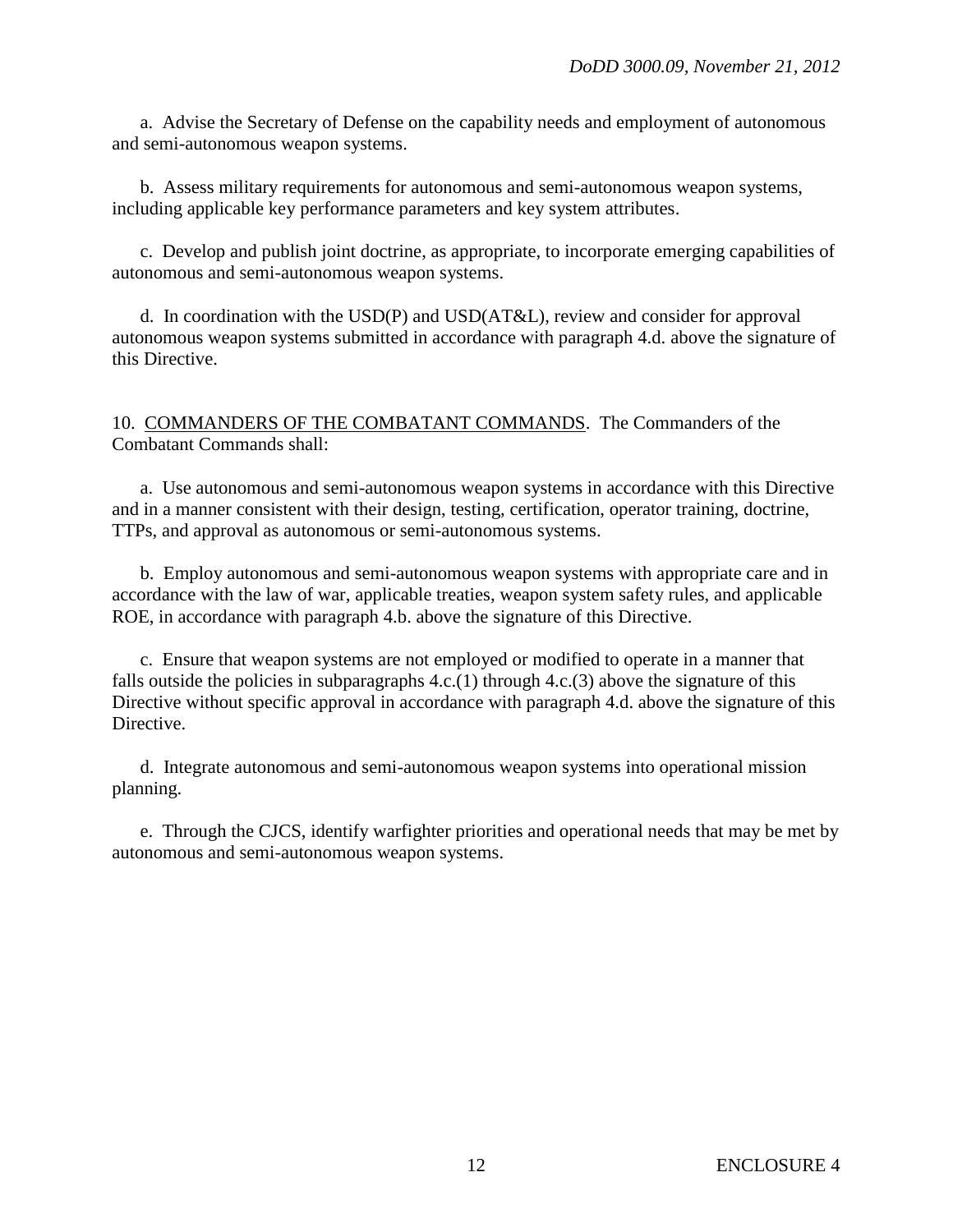# GLOSSARY

# PART I. ABBREVIATIONS AND ACRONYMS

| ATSD(PA)                                             | Assistant to the Secretary of Defense for Public Affairs                                                                                                                                                    |
|------------------------------------------------------|-------------------------------------------------------------------------------------------------------------------------------------------------------------------------------------------------------------|
| <b>CJCS</b>                                          | Chairman of the Joint Chiefs of Staff                                                                                                                                                                       |
| DoD CIO<br>DOT&E                                     | Department of Defense Chief Information Officer<br>Director of Operational Test and Evaluation                                                                                                              |
| GC, DoD                                              | General Counsel of the Department of Defense                                                                                                                                                                |
| IOT&E                                                | initial operational test and evaluation                                                                                                                                                                     |
| <b>ROE</b>                                           | rules of engagement                                                                                                                                                                                         |
| T&E<br><b>TTP</b>                                    | test and evaluation<br>tactics, techniques, and procedures                                                                                                                                                  |
| USD(AT&L)<br>USD(P)<br>$USD(P\&R)$<br><b>USSOCOM</b> | Under Secretary of Defense for Acquisition, Technology, and Logistics<br>Under Secretary of Defense for Policy<br>Under Secretary of Defense for Personnel and Readiness<br>U.S. Special Operations Command |
| V&V                                                  | verification and validation                                                                                                                                                                                 |

# PART II. DEFINITIONS

These terms and their definitions are for the purpose of this Directive.

automated regression testing. A type of regression testing that uses testing tools and repeatable test scripts.

autonomous weapon system. A weapon system that, once activated, can select and engage targets without further intervention by a human operator. This includes human-supervised autonomous weapon systems that are designed to allow human operators to override operation of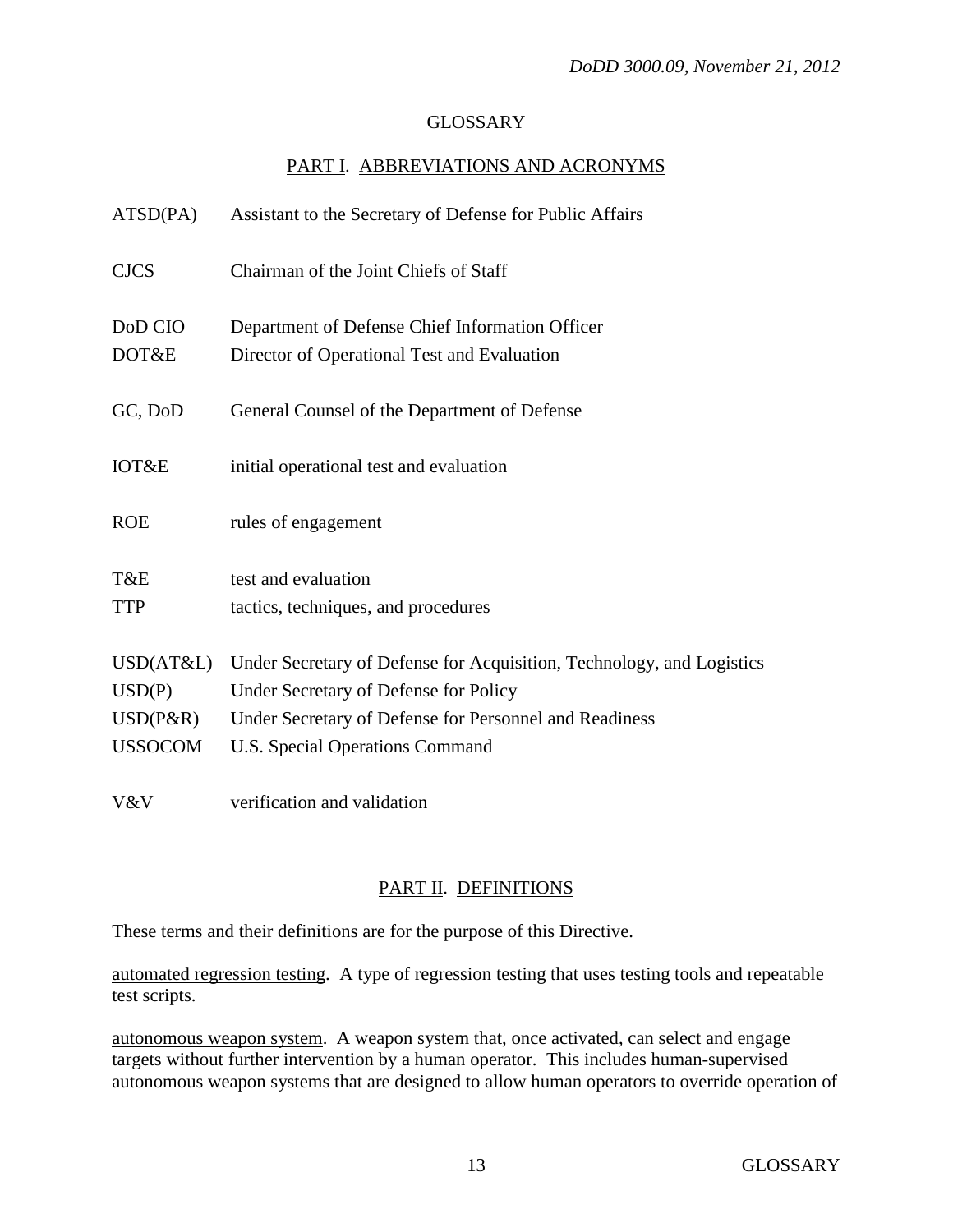the weapon system, but can select and engage targets without further human input after activation.

electronic attack. Division of electronic warfare involving the use of electromagnetic energy, directed energy, or antiradiation weapons to attack personnel, facilities, or equipment with the intent of degrading, neutralizing, or destroying enemy combat capability and is considered a form of fires.

failures. An actual or perceived degradation or loss of intended functionality or inability of the system to perform as intended or designed. Failures can result from a number of causes, including, but not limited to, human error, human-machine interaction failures, malfunctions, communications degradation, software coding errors, enemy cyber attacks or infiltration into the industrial supply chain, jamming, spoofing, decoys, other enemy countermeasures or actions, or unanticipated situations on the battlefield.

human-supervised autonomous weapon system. An autonomous weapon system that is designed to provide human operators with the ability to intervene and terminate engagements, including in the event of a weapon system failure, before unacceptable levels of damage occur.

operating state. A variable or vector reflecting the status of the system.

operator. A person who operates a weapon system.

regression testing. A type of software testing that seeks to uncover new deficiencies (i.e., regressions) in the existing functional and non-functional areas of a system created by changes to the software, including enhancements, patches, emergency transports, or configuration changes.

semi-autonomous weapon system. A weapon system that, once activated, is intended to only engage individual targets or specific target groups that have been selected by a human operator. This includes:

Semi-autonomous weapon systems that employ autonomy for engagement-related functions including, but not limited to, acquiring, tracking, and identifying potential targets; cueing potential targets to human operators; prioritizing selected targets; timing of when to fire; or providing terminal guidance to home in on selected targets, provided that human control is retained over the decision to select individual targets and specific target groups for engagement.

"Fire and forget" or lock-on-after-launch homing munitions that rely on TTPs to maximize the probability that the only targets within the seeker's acquisition basket when the seeker activates are those individual targets or specific target groups that have been selected by a human operator.

state transition matrix. A matrix that characterizes the ability of a system to transition from one operating state to another.